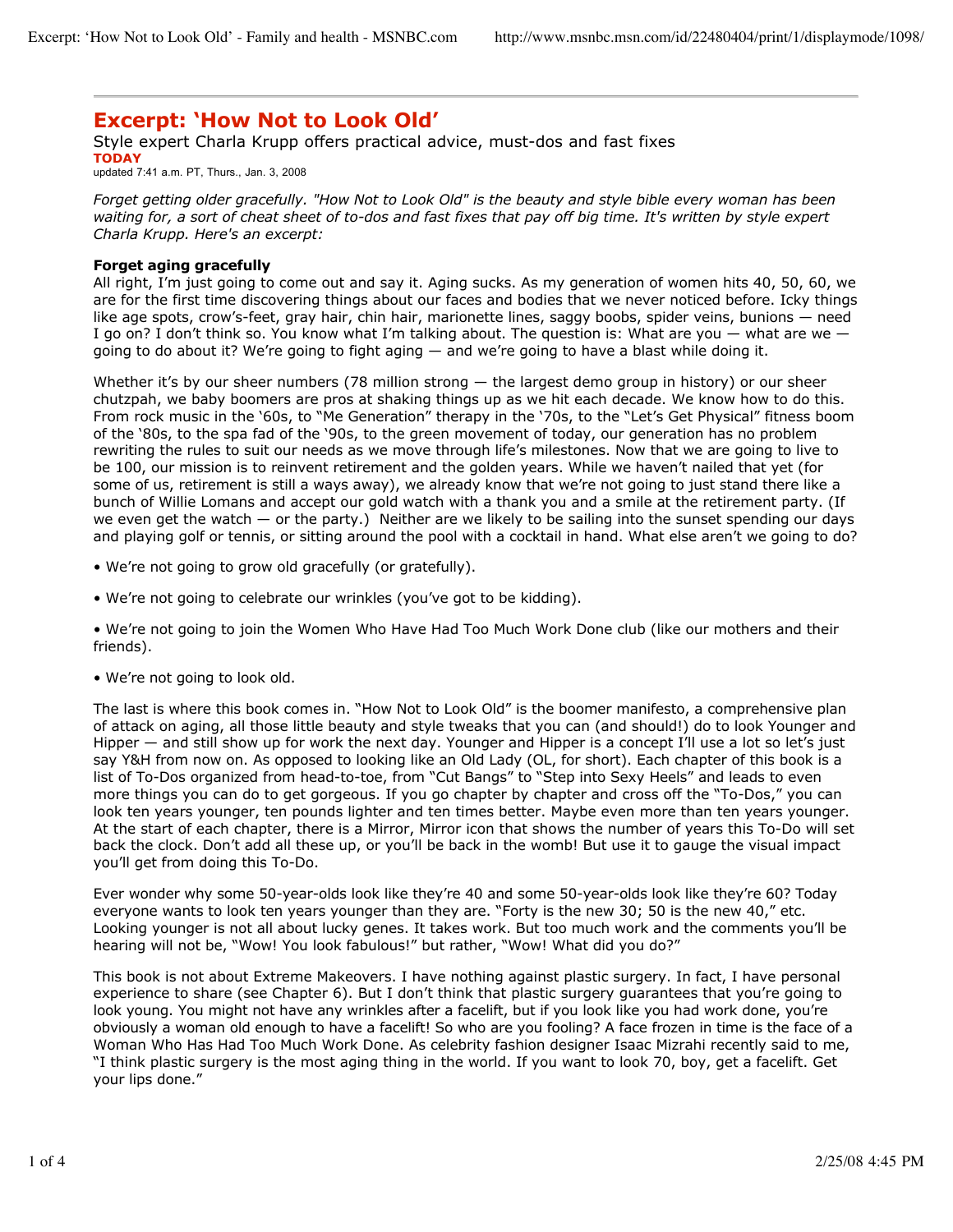Another reason why there's no chapter on plastic surgery is that many of us just don't have time for downtime. Instant gratification is part of our DNA. We want fast fixes. That's why there's also no mention of the fact that diet and exercise are essential to looking younger and staying healthy over the long haul. Because there isn't a woman alive who doesn't already know that! Eating salmon or doing yoga are good things to do for sure, but they don't give you the instant results that the To-Dos in this book will. We want results. Real results. Visible results. Other anti-aging books tell you to run a bath, light a candle, chant and practice acceptance. Not this one. Because I've tried all that — and guess what? It doesn't work!

What works is going to the dermatologist and if necessary, making her your new best friend. From Botox to fillers, peels to lasers, there are so many noninvasive options in our beauty arsenal these days. I only care about What Works. That's why I've called upon my friends  $-$  some of the best beauty and fashion wizards  $\cdot$ to share their secrets throughout this book: not ridiculous, over-the-top ones, but advice we all can put to use. I know they have the real deal — many of these pros have worked their magic on me. So, although they hail from New York City, as do I, their suggestions transcend all geographic boundaries, all types of women, and yes, all price points.

At this stage, we don't take kindly to spending \$200 or even \$35 on a wrinkle cream and then finding out six to eight weeks later that it didn't make much difference: that those little lines bleeding off the top of your lips have not disappeared. In my former years, I was Glamour's beauty director and the editor-in-chief of the late beauty website eve.com, and I've made a career out of being a beauty guinea pig. There's nothing I won't put on my face in the name of beauty. Magazines are packed with advertisers' products, and we're inundated with commercials and ads, but how do you know what really works? At the end of most chapters, you'll find my Brilliant Buys, the results of my heavy lifting. I personally tested more than 600 beauty products, all of which had already landed on the Best of Beauty lists of the major magazines. I am a very tough customer. To make the cut, my Brilliant Buys had to: 1) deliver results 2) be user-friendly 3) look good enough to keep on your bathroom shelf and 4) not be insanely expensive. Somewhere along the line, we learned that the more money you spend, the better the results. I'm here to tell you that that is simply not true. Some of the best cleansers, moisturizers, mascaras, foundations and shampoos can be found at Target.

The older you get, the more you need maintenance. This book is very much about maintenance; in fact many of the To-Dos are offered up in a High, Medium or Low Maintenance menu. In Nora Ephron's hysterical book, "I Feel Bad About My Neck," she writes about maintenance: "Maintenance takes up so much time in my life that I can barely sit at my computer. You know what maintenance is, I'm sure. Maintenance is what they mean when they say, 'After a certain point it's just patch, patch, patch.'" The daily, the weekly, the monthly patch, patch, patch is the difference between a 50-year-old who looks 40 and a 50-year-old who looks 60. The truth is: We cannot afford to let ourselves go!

For our generation, looking younger isn't just about vanity (OK, let's admit sometimes we are a little vain). Looking good is about our personal and financial survival. We are the first generation of women in which the majority of us went to college and then to work. But many of us do not have husbands (rich or otherwise) to support us. Many of us do not have kids to take care of us, or kids who want to take care of us. Many of us are on our own, and we need to stay in the workplace until we say it's time to go.

And let's not fool ourselves: looking good is key to keeping that job. Studies on attractiveness over the years have shown that people who are prettier, younger, slimmer are more likely to get the job and keep it - as well as win friends, influence people and keep their partners interested. In her groundbreaking studies in the '70s and '80s, Overview of the Psychological Effects of Physical Attractiveness, psychologist Ellen Berscheid concluded people believe, "What is beautiful, is good," i.e., we attribute positive qualities like kindness, sincerity and warmth to people who are good-looking and negative qualities to people are not. Alex Kuczynski in her book "Beauty Junkies," analyzes a number of attractiveness studies and concludes: "To get a good job in the United States, the scientific data suggests you now not only have to be relatively trim and good-looking but you have to be young."

Looking younger will keep you in the game longer when everyone around you is a kid. It's a no-brainer. Many of us have had the experience of being at work and realizing that we are the oldest person around the conference table ... and not by a few years. We've reached the age where some of our colleagues are young enough to be our kids. We have to look younger to at least help level the playing field.

But shouldn't we be showing off our wrinkles? Shouldn't we be proud to go gray? Yes, that would be awesome in an ideal world. But that's not the way the world is today. Only when women who look as "good"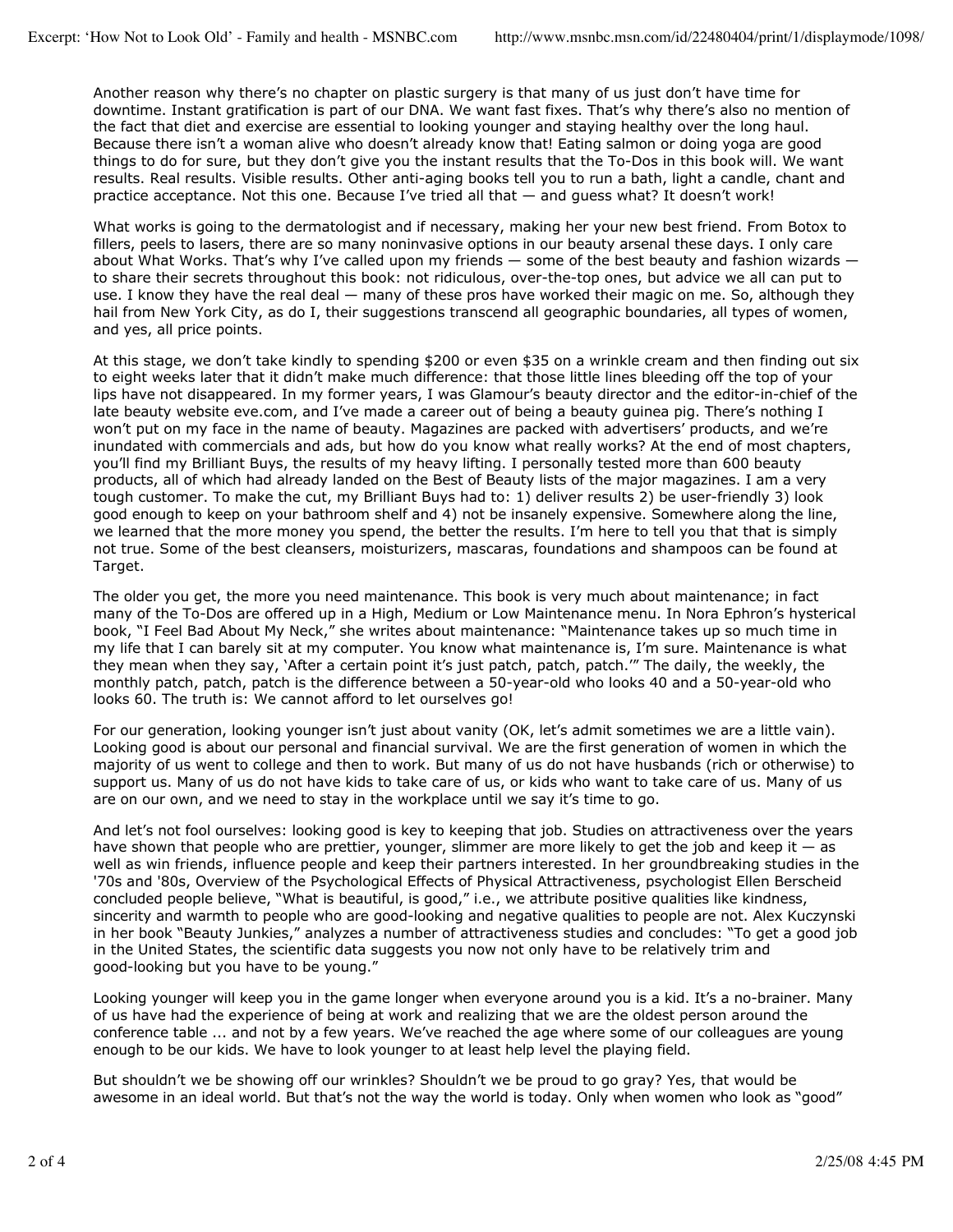as Morley Safer and Andy Rooney are allowed to thrive well into their 70s and even 80s on the public stage, will it be safe for us to let ourselves go without endangering our livelihoods and our legacies. Until then, to keep our paychecks and our self-esteem, we need to look young, we need to look current. And the stakes have been raised so high that we need to look fabulous.

Make no mistake: This doesn't mean we need to look 20! You need to look youthful, like you're still swimming in the stream of all things current. You're going to look "out of it" if you show up in a fussy suit when everyone else at the office is in jeans. You're going to look OL if you have a helmet head loaded with hairspray when everyone else has long, lush locks. How do you, then, look current, without wearing a miniskirt, flip-flops and an iPod in your ear?

"How Not to Look Old" is about looking young without looking ridiculous. Unapologetically written for our generation, this is your cheat sheet that cuts through the clutter of what's in, what's hot, what you must have this season, in other words, what you are presented with when you pick up most fashion magazines, which are nearly all targeted to the 18-35 set. The problem is that what looks good on Scarlett or Lindsay or Paris will probably not look good on you. And even though I spent my career as an editor, working in the trenches of fashion magazines, such as "Glamour," "In Style" and "Shop Etc.," I am not, by any means, a fashionista. In fact, I am the one who sits in on the fashion runthroughs and says about the bag for \$7,500, "Do you know anyone who's going to buy that?" Maybe it's because I grew up in Wilmette, Illinois, and my husband is from Kansas City, and I go back to both places a lot. I know that what plays in New York and L.A. will not necessarily translate. We're bombarded with inappropriate fashion and it's not just from magazines. As I'm writing, I'm watching a morning TV style segment showing crotch-high minidresses and short-shorts suits for spring. Hello? What about us? Anything this season that we might possibly put on without looking ridiculous? Part of the mission of this book is to reinvigorate the term "age appropriate." Every single beauty and style tip here is presented with that in mind. Look at the photos and you'll know what exactly what's Too Young/Too Old/Just Right.

Despite all our good intentions, there are little things we all do that can betray our best efforts and scream OL to the outside world. Right now, for instance, are you ...

- In dark lipstick?
- Wearing an eyeglass chain around your neck?
- Covering your face with a mask of foundation?
- Wearing granny pants? Mommy jeans?
- Wearing a bra that doesn't boost the girls up halfway between your shoulders and your elbow?

From now on, you'll be on high alert to the telltale signs that can creep up on you and threaten your look if you're not paying attention. Each chapter starts with a "shout out" called "Nothing Ages You Like," covering things like:

- Too-long hair that's parted down the middle
- A solid block of hair color
- Gray or white brow hairs
- Half-glasses
- Obvious lip liner
- Too-white teeth
- Dragon-lady nails

The point is, if you've been outlining your lips the same way since college, you're past overdue for a change. And throughout the book, you'll find "The Newer Way To …" do everything to make you look modern, not stale.

Before many of us can climb out of our beauty and fashion ruts, we need to escape our comfort zones. And